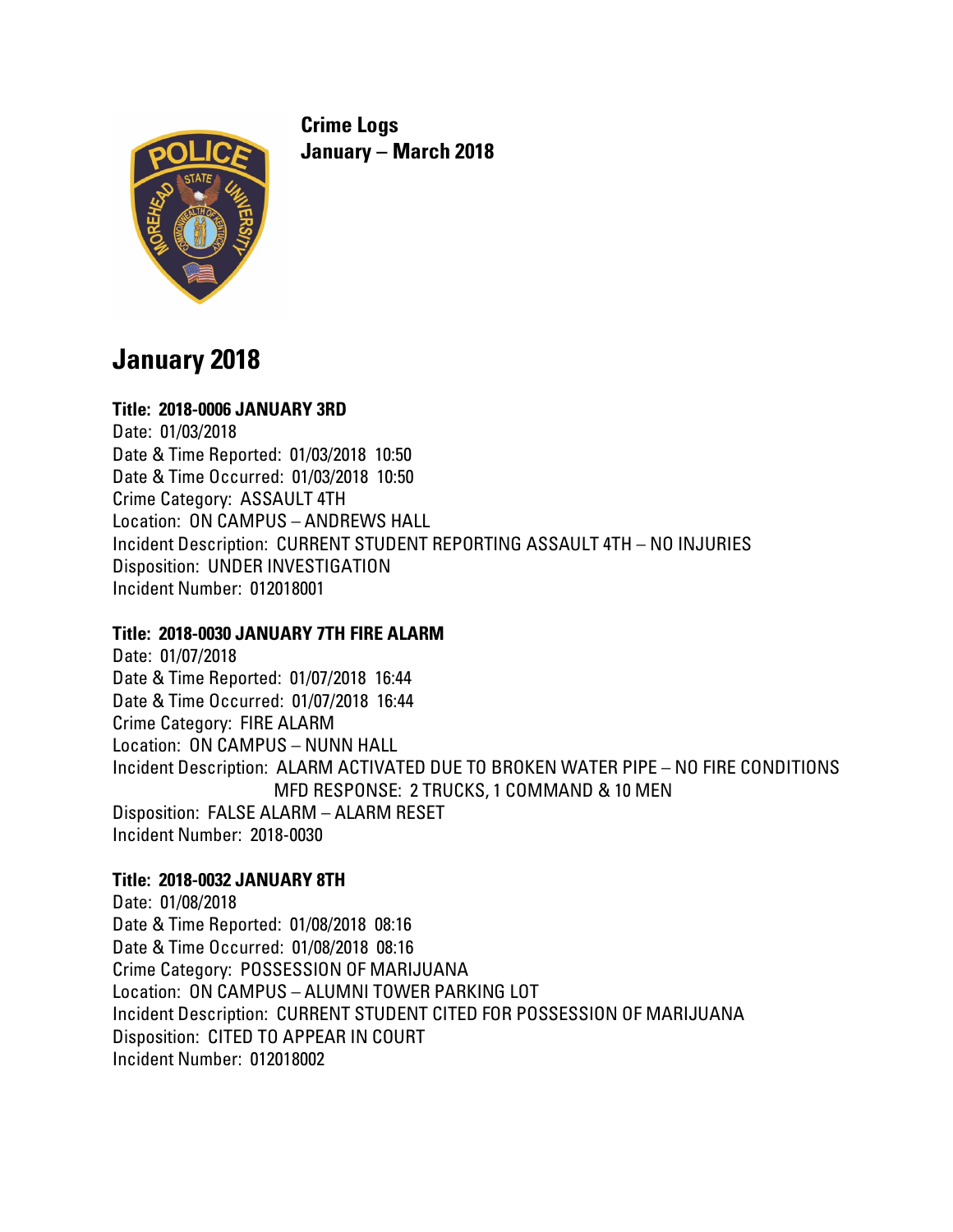#### **Title: 2018-0048 JANUARY 11TH**

Date: 01/11/2018 Date & Time Reported: 01/11/2018 07:46 Date & Time Reported: 01/11/2018 07:46 Crime Category: CRIMINAL MISCHIEF Location: OFF CAMPUS – EAGLE TRACE GOLF COURSE Incident Description: CURRENT FACULTY/STAFF MEMBER REPORTING DAMAGE Disposition: UNDER INVESTIGATION Incident Number: 012018003

#### **Title: 2018-0075 JANUARY 14TH FIRE ALARM**

Date: 01/14/2018 Date & Time Reported: 01/14/2018 17:16 Date & Time Occurred: 01/14/2018 17:16 Crime Category: FIRE ALARM Location: ON CAMPUS – CARTMELL HALL Incident Description: ALARM ACTIVATED – NO FIRE CONDITIONS; MFD RESPONSE: 2 TRUCKS, 1 COMMAND & 8 MEN Disposition: FALSE ALARM – ALARM RESET Incident Number: 2018-0075

# **Title: 2018-0094 JANUARY 18TH**

Date: 01/18/2018 Date & Time Reported: 01/18/2018 07:51 Date & Time Occurred: 01/18/2018 07:51 Crime Category: CRIMINAL MISCHIEF Location: ON CAMPUS – ADRON DORAN UNIVERSITY CENTER Incident Description: CURRENT FACULTY/STAFF MEMBER REPORTING DAMAGE Disposition: UNDER INVESTIGATION Incident Number: 012018004

# **Title: 2018-0110 JANUARY 19TH**

Date: 01/19/2018 Date & Time Reported: 01/19/2018 14:01 Date & Time Occurred: 01/19/2018 14:01 Crime Category: THEFT Location: ON CAMPUS – RECREATION AND WELLNESS CENTER Incident Description: CURRENT STUDENT REPORTING THEFT OF LOST/MISLAID ITEM Disposition: UNDER INVESTIGATION Incident Number: 012018005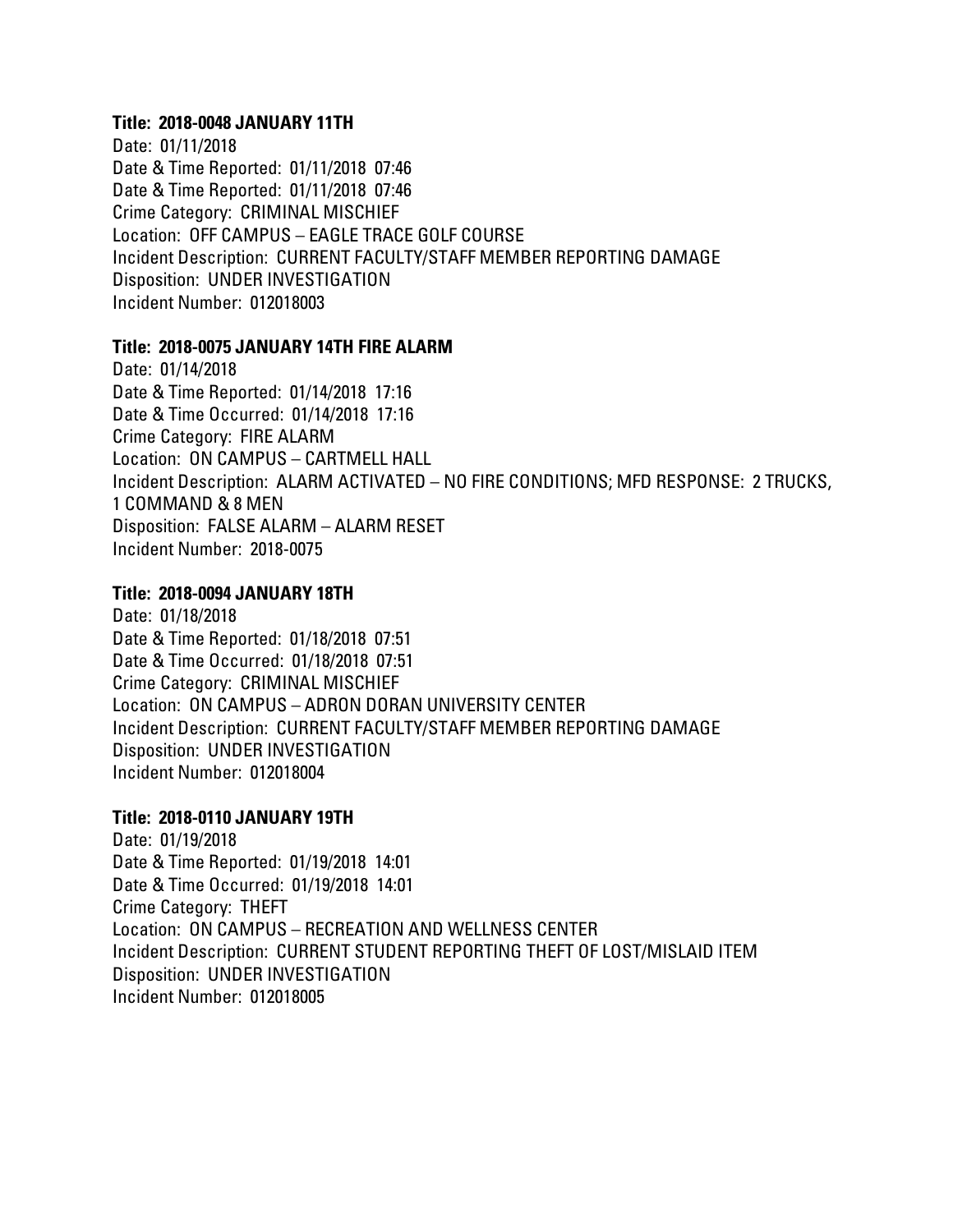#### **Title: 2018-0143 JANUARY 23RD**

Date: 01/23/2018 Date & Time Reported: 01/23/2018 10:18 Date & Time Occurred: 01/23/2018 10:18 Crime Category: THEFT Location: ON CAMPUS – RECREATION AND WELLNESS CENTER Incident Description: CURRENT STUDENT REPORTING THEFT Disposition: UNDER INVESTIGATION Incident Number: 012018010

#### **Title: 2018-0147 JANUARY 23RD**

Date: 01/23/2018 Date & Time Reported: 01/23/2018 14:12 Date & Time Occurred: 01/23/2018 14:12 Crime Category: THEFT Location: ON CAMPUS – ALUMNI TOWER Incident Description: CURRENT FACULTY/STAFF MEMBER REPORTING THEFT Disposition: UNDER INVESTIGATION Incident Number: 012018011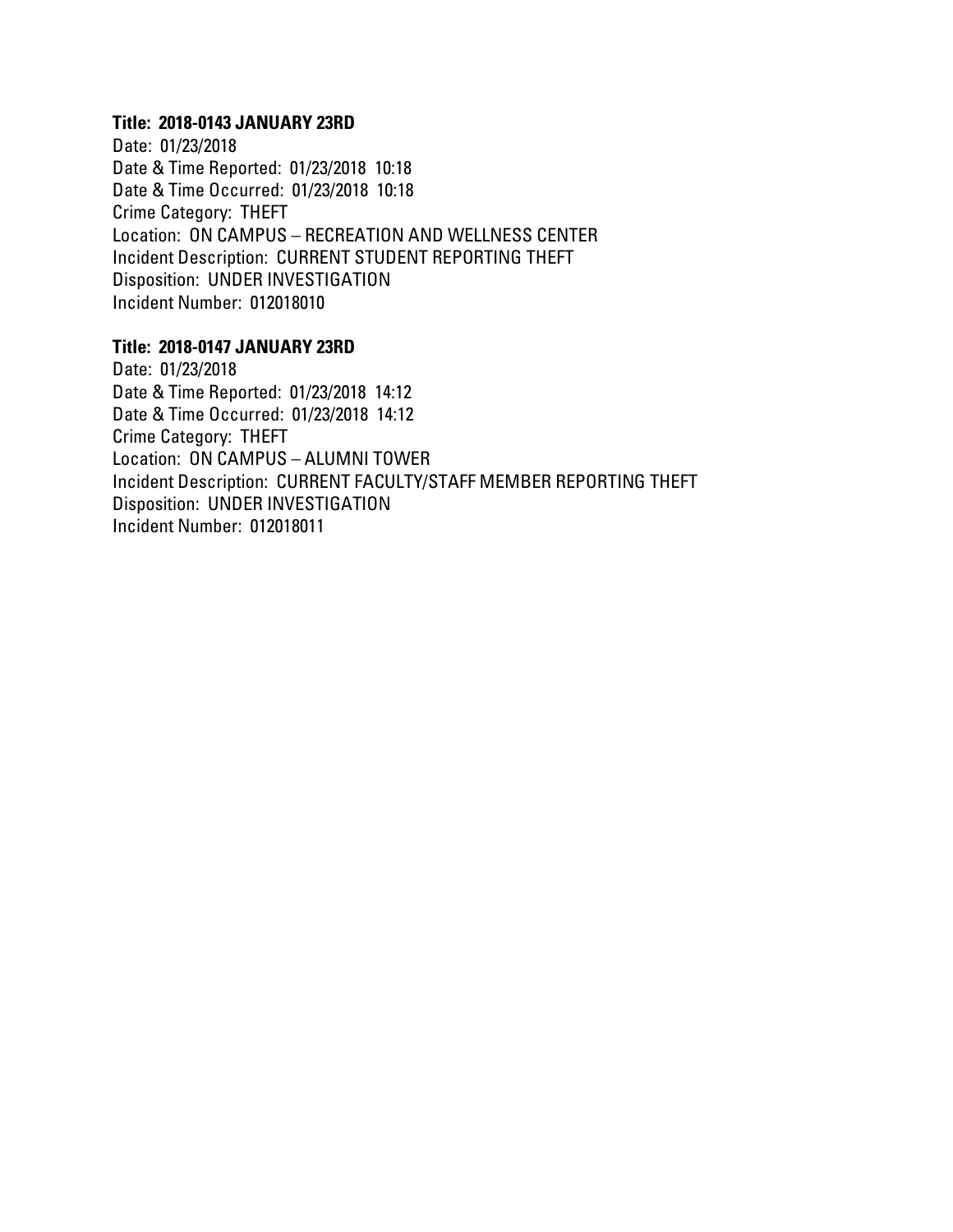# **February 2018**

#### **Title: 2018-0257 FEBRUARY 9TH**

Date: 02/09/2018 Date & Time Reported: 02/09/2018 11:00 Date & Time Occurred: 02/09/2018 11:00 Crime Category: POSSESSION OF MARIJUANA Location: ON CAMPUS – MIGNON TOWER Incident Description: CURRENT STUDENT CITED FOR POSSESSION OF MARIJUANA & POSSESSION OF DRUG PARAPHERNALIA Disposition: CITED TO APPEAR IN COURT Incident Number: 022018014

#### **Title: 2018-0282 FEBRUARY 13TH**

Date: 02/13/2018 Date & Time Reported: 02/13/2018 15:31 Date & Time Occurred: 02/13/2018 15:31 Crime Category: THEFT Location: ON CAMPUS – WEST MIGNON HALL Incident Description: CURRENT STUDENT REPORTING THEFT Disposition: UNDER INVESTIGATION Incident Number: 022018017

# **Title: 2018-0283 FEBRUARY 13TH**

Date: 02/13/2018 Date & Time Reported: 02/13/2018 19:02 Date & Time Occurred: 02/13/2018 19:02 Crime Category: POSSESSION OF MARIJUANA Location: ON CAMPUS – EAST PARKING GARAGE Incident Description: CURRENT STUDENT CITED FOR POSSESSION OF MARIJUANA Disposition: CITED TO APPEAR IN COURT Incident Number: 022018018

# **Title: 2018-0283 FEBRUARY 13TH**

Date: 02/13/2018 Date & Time Reported: 02/13/2018 19:02 Date & Time Occurred: 02/13/2018 19:02 Crime Category: WARRANT Location: ON CAMPUS – EAST PARKING GARAGE Incident Description: CURRENT STUDENT ARRESTED FOR OUTSTANDING WARRANT Disposition: ARRESTED Incident Number: 022018019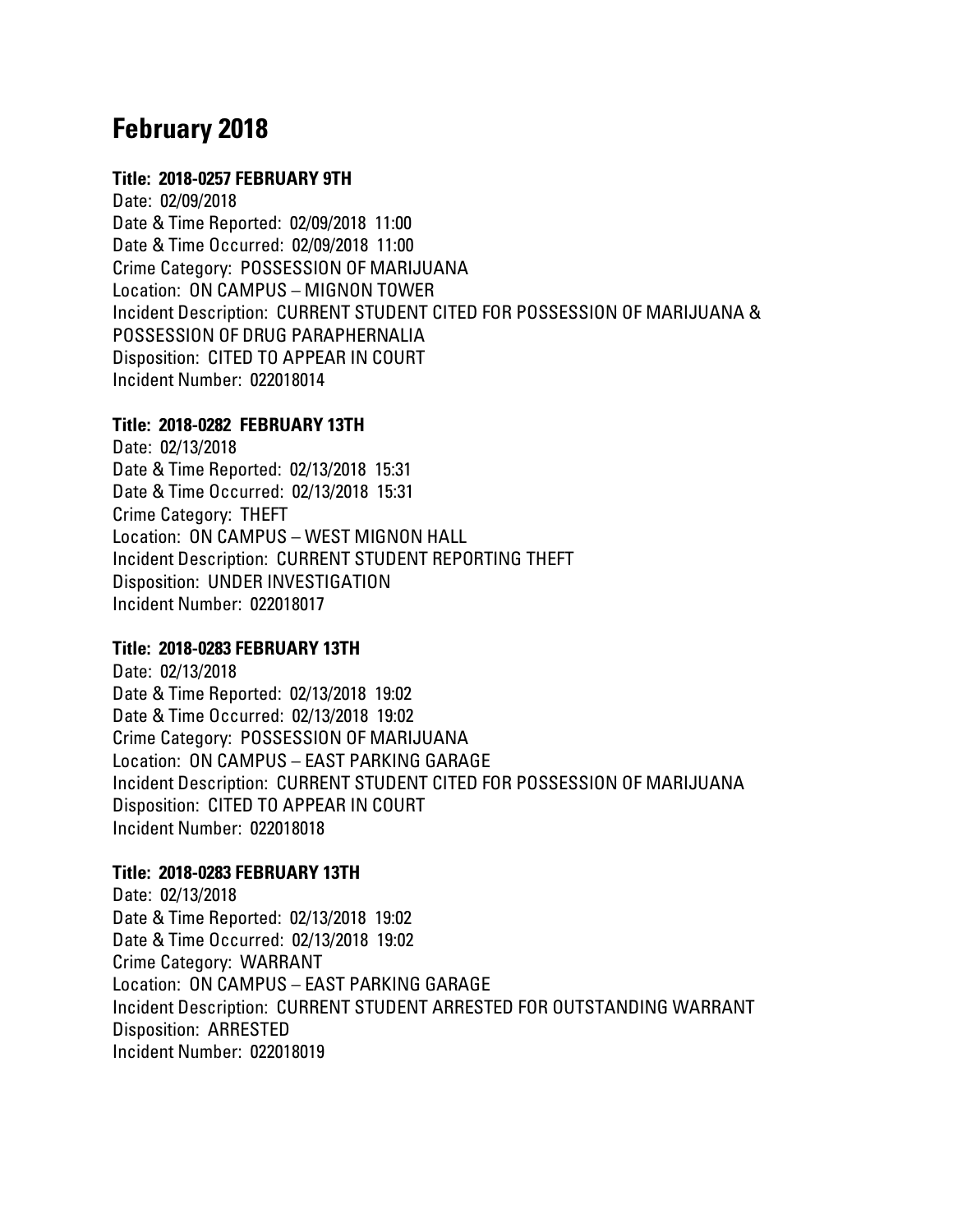#### **Title: 2018-0300 FEBRUARY 15TH**

Date: 02/15/2018 Date & Time Reported: 02/15/2018 16:25 Date & Time Occurred: 02/15/2018 16:25 Crime Category: POSSESSION OF MARIJUANA Location: ON CAMPUS – NUNN HALL Incident Description: CURRENT STUDENT CITED FOR POSSESSION OF MARIJUANA Disposition: CITED TO APPEAR IN COURT Incident Number: 022018021

# **Title: 2018-0307 FEBRUARY 16TH**

Date: 02/16/2018 Date & Time Reported: 02/16/2018 14:40 Date & Time Occurred: 02/16/2018 14:40 Crime Category: THEFT Location: ON CAMPUS – MIGNON TOWER Incident Description: CURRENT STUDENT REPORTING THEFT Disposition: UNDER INVESTIGATION Incident Number: 022018022

#### **Title: 2018-0316 FEBRUARY 18TH**

Date: 02/18/2018 Date & Time Reported: 02/18/2018 13:15 Date & Time Occurred: 02/18/2018 13:15 Crime Category: RECEIVING STOLEN PROPERTY Location: ON CAMPUS – US 60 LOT Incident Description: NON-STUDENT UNDER INVESTIGATION FOR RECEIVING STOLEN PROPERTY Disposition: UNDER INVESTIGATION Incident Number: 022018023

#### **Title: 2018-0341 FEBRUARY 23RD FIRE ALARM**

Date: 02/23/2018 Date & Time Reported: 02/23/2018 13:09 Date & Time Occurred: 02/23/2018 13:09 Crime Category: FIRE ALARM Location: ON CAMPUS – ALUMNI TOWER Incident Description: ALARM ACTIVATED DUE TO MAINTENANCE IN THE AREA – NO FIRE CONDITIONS; MFD RESPONSE: 1 COMMAND & 1 MAN Disposition: FALSE ALARM – ALARM RESET Incident Number: 20180341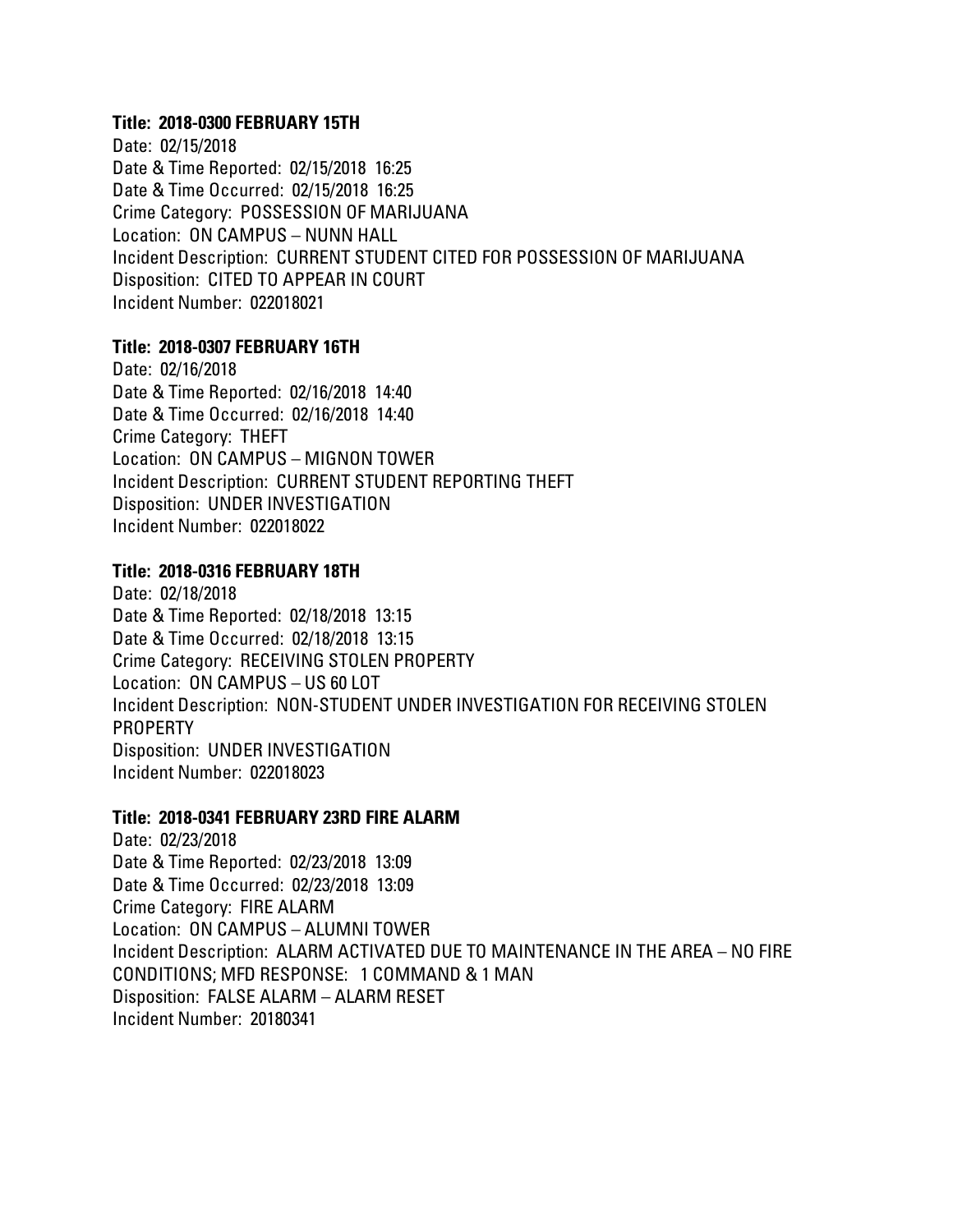# **Title: 2018-0349 FEBRUARY 24TH**

Date: 02/24/2018 Date & Time Reported: 02/24/2018 01:34 Date & Time Occurred: 02/24/2018 01:34 Crime Category: POSSESSION OF MARIJUANA Location: ON CAMPUS – EAGLE LAKE HILL Incident Description: TWO CURRENT STUDENTS CITED FOR POSSESSION OF MARIJUANA Disposition: CITED TO APPEAR IN COURT Incident Numbers: 022018024 & 022018025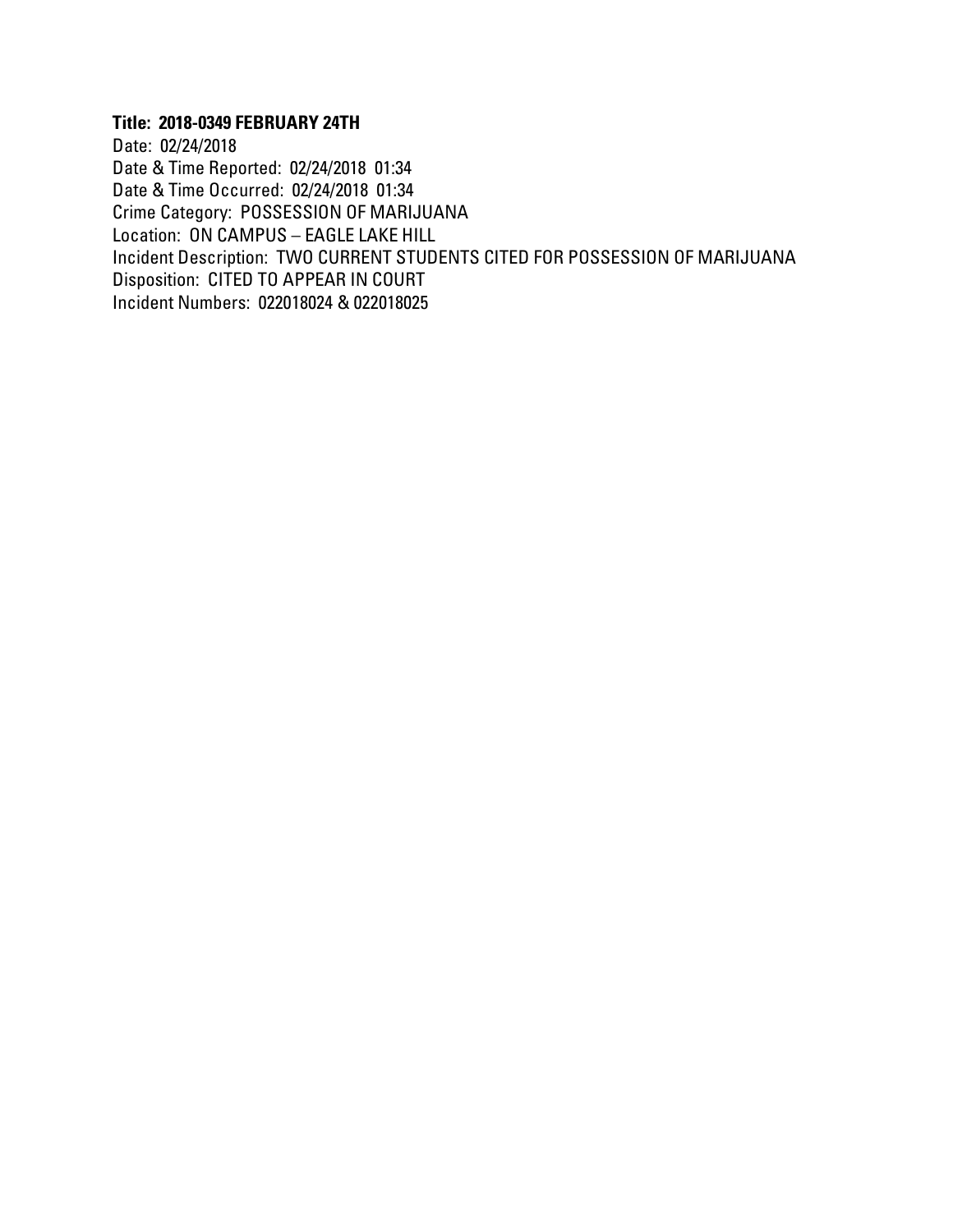# **March 2018**

#### **Title: 2018-0428 MARCH 12TH**

Date: 03/12/2018 Date & Time Reported: 03/12/2018 08:35 Date & Time Occurred: 03/12/2018 08:35 Crime Category: THEFT Location: ON CAMPUS – PADULA HALL Incident Description: CURRENT STUDENT REPORTING THEFT Disposition: UNDER INVESTIGATION Incident Number: 032018031

#### **Title: 2018-0433 MARCH 12TH**

Date: 03/12/2018 Date & Time Reported: 03/12/2018 18:29 Date & Time Occurred: 03/12/2018 18:29 Crime Category: POSSESSION OF MARIJUANA Location: ON CAMPUS – EAST MIGNON HALL Incident Description: CURRENT STUDENT CITED FOR POSSESSION OF MARIJUANA Disposition: CITED TO APPEAR IN COURT Incident Number: 032018033

#### **Title: 2018-0436 MARCH 13TH**

Date: 03/13/2018 Date & Time Reported: 03/13/2018 08:35 Date & Time Occurred: 03/13/2018 08:35 Crime Category: THEFT Location: ON CAMPUS – UNIVERSITY BOOKSTORE Incident Description: CURRENT FACULTY/STAFF MEMBER REPORTING THEFT Disposition: UNDER INVESTIGATION Incident Number: 032018034

# **Title: 2018-0462 MARCH 17TH FIRE ALARM**

Date: 03/17/2018 Date & Time Reported: 03/17/2018 14:42 Date & Time Occurred: 03/17/2018 14:42 Crime Category: FIRE ALARM Location: ON CAMPUS – LAPPIN HALL Incident Description: ALARM ACTIVATED DUE TO MAINTENANCE WORK IN THE AREA – NO FIRE CONDITIONS Disposition: FALSE ALARM – ALARM RESET Incident Number: 2018-0462